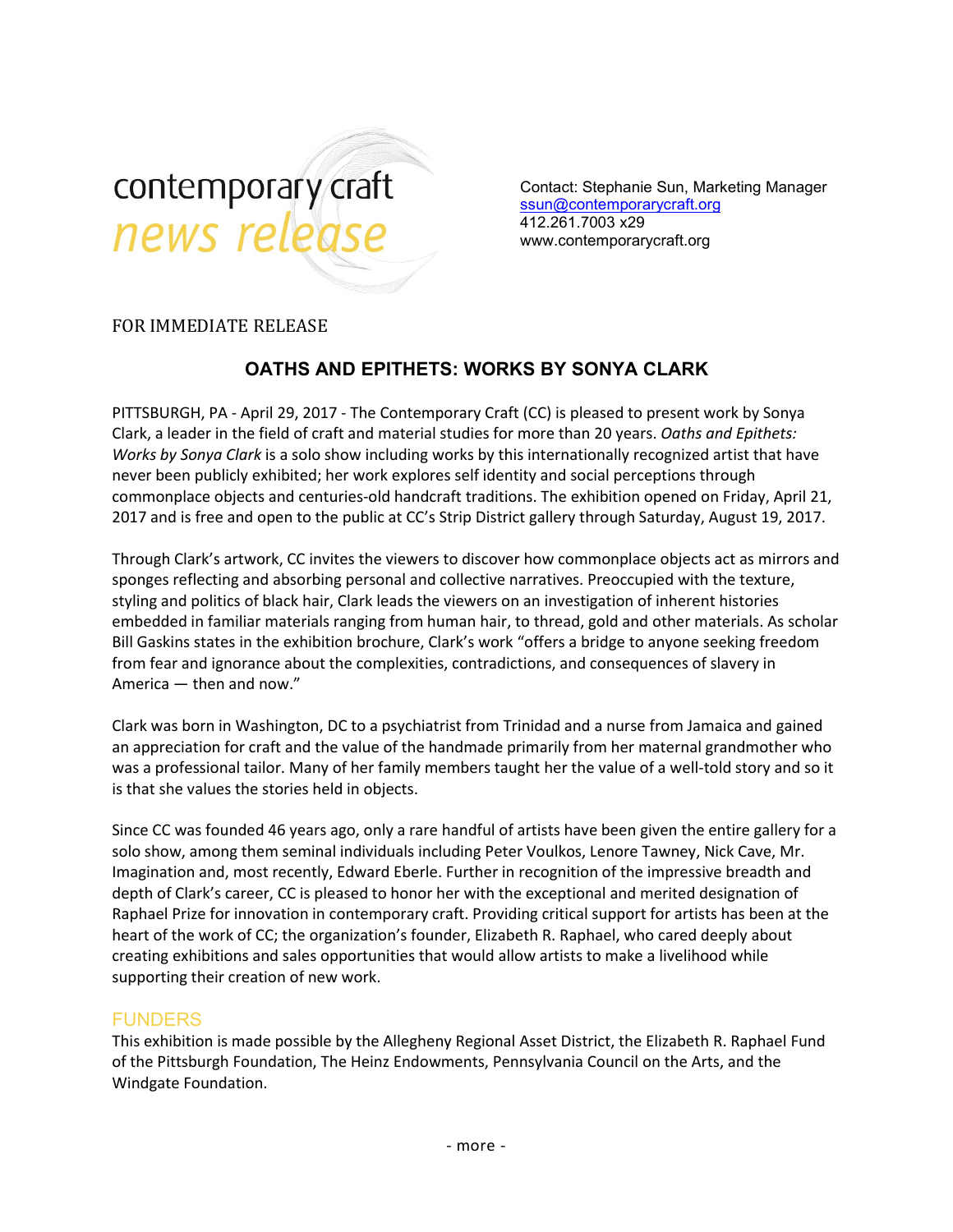# MEDIA SPONSORS

This exhibition is media sponsored by 90.5 WESA and 91.3 WYEP.

### ABOUT CONTEMPORARY CRAFT

Presenting contemporary art in craft media by regional, national, and international artists since 1971, Contemporary Craft (CC) offers cutting edge exhibitions focusing on multicultural diversity and non mainstream art, as well as a range of studio workshops, community outreach programs, and a retail store. Through its mission of engaging the public in creative experiences through contemporary craft, CC offers meaningful art opportunities for 145,000 people a year through four core values: providing vital support for artists, filling critical gaps in public education; sharing cross cultural perspectives; and using art to build community. CC is located at 2100 Smallman Street in the Strip District of Pittsburgh, PA. Hours are Monday through Saturday, 10 AM to 5 PM. Exhibition and informal, hands-on art activities in the Drop-In Studio are always free to the public. Contemporary Craft is committed to making its exhibitions, programs, and services accessible to the public. For questions related to accessible accommodations, please contact us. For more information, visit www.contemporarycraft.org or call 412.261.7003.

For additional details or images, please contact Stephanie Sun at [ssun@contemporarycraft.org.](mailto:ssun@contemporarycraft.org)

###